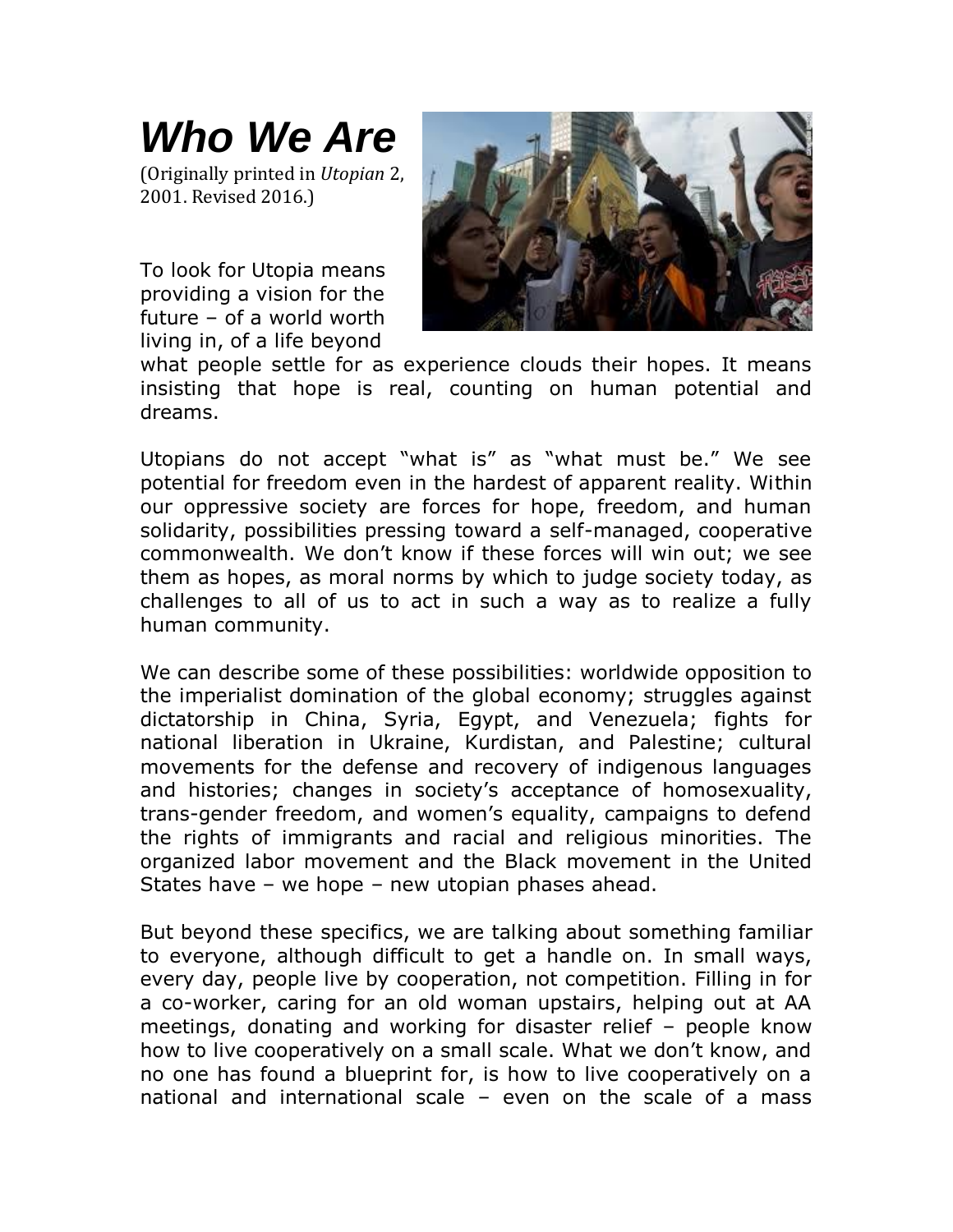political movement. Nobody has described how the society we want will look, or how to get it, though we know what it will be  $-$  a society where people are free to be good.

This is a good time to be publishing a journal dedicated to utopianism, revolutionary socialism, and anarchism. The left is no longer in retreat. The struggles of organized labor, the Black and Latino communities, women, lesbian/bisexual/gay/transgender people, indigenists, and environmentalists are gaining strength. Within the world of the organized left, the influence of anarchists and libertarian socialists has greatly increased.

But these are perilous times as well. The fabric of the post-World War II world system—a "democratic ideal" for Europe and the United States masking elite control and international domination—is fraying. In the U.S. and Europe we see ideals of openness and inclusion in collision with xenophobia and race resentment. The parties of reform – the Democrats in the U.S., the Social Democrats in Europe, the Christian Democrats in Latin America, the old nationalist parties in Africa and Asia (where they still exist) – have abandoned the idea of social reform and freedom from international capital; yet, at least in the U.S., the Democratic Party has lost none of its ability to absorb, blunt, and demoralize radical efforts at change from within. While the collapse of the Soviet bloc and China's adoption of a capitalist economic system under a Communist political dictatorship have tarnished Marxism's idealist image, they have also discredited, for many, the very idea of changing society fundamentally. As never since the early nineteenth century, many believe that market capitalism is the only path to human progress.

A highly problematic new phenomenon in recent years has been the rise of Islamicist or Jihadist religious fanaticism, which exploits radical hopes for escape from western domination as mass support for a tyrannical, socially regressive, and exceptionally brutal war against non-Muslims and the great majority of Muslims. This development is a response partly to the collapse of secular antiimperialism in Africa, the Arab world, and Asia since fifty years ago, and partly to continuing European domination in these areas, now made worse by the anti-immigrant, anti-Muslim backlash in Europe itself. The road forward, clearly, lies in rebuilding a democratic, radical anti-imperialism, but how this may occur we don't know.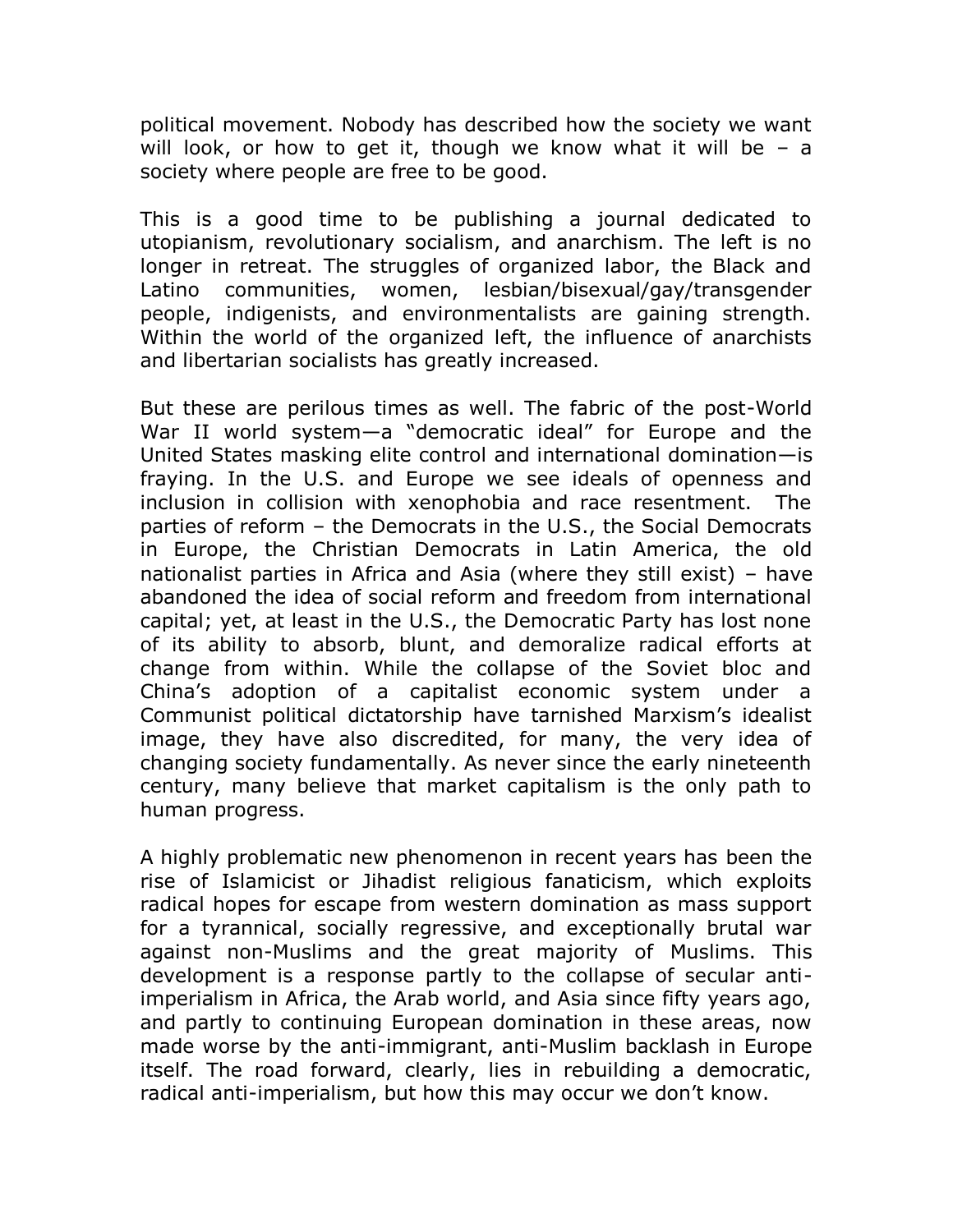Moreover, with a few exceptions, revolutionary anarchist and libertarian socialist groups remain small and their influence limited. Various kinds of reformism and Marxism still attract radical-minded people. Both these ideologies and their corresponding movements accept the state, capital-labor relations, conventional technology, and political authoritarianism.

But these are reasons why it is important to continue to work for freedom and speak of utopia. This racist, sexist, and authoritarian society has not developed any new charms. It remains exploitive and unstable, threatening economic collapse and environmental destruction. It wages war around the globe, while nuclear weapons still exist and even spread. Even at its best -- most stable and peaceful – it provides a way of life that should be intolerable: a life of often meaningless work and overwork; hatred and oppression within the family, violence from the authorities; the continuing risk of sudden violent death for LGBT people, women, and Black people; the threat of deportation of undocumented immigrants. The very major reforms of the last period of social struggle, in the 1960s, while changing so much, left African Americans and other minority populations in the U.S. and around the world facing exclusion and daily police (state) violence, literally without effective rights to life. The videos we see every day (in which new technology makes visible what has always been going on) reveal, like sheet lightning, the reality of the system we live under. For this society, from its inception, to call itself "democracy" is a slap in the face of language.

This paradoxical situation – a society in obvious decay but without a mass movement to challenge it fundamentally – is, we hope, coming to an end. As new movements develop, liberal-reform and Marxist ideas will show new life, but so have utopian and libertarian ideas. We work with this in mind. We have to do what was not done during the last period of really radical social struggles in the 1960s and 1970s. Among other things, revolutionary anarchist and libertarian socialist theory very much needs further development, including its critique of Marxism, and its ideas about how to relate to mass struggles, democratic and socialist theory, and popular culture. And we need to reinvigorate the ideals of anarchism/libertarian socialism and the threads in today's world that may, if we can find them and follow them, lead to a future worth dying for and living in.